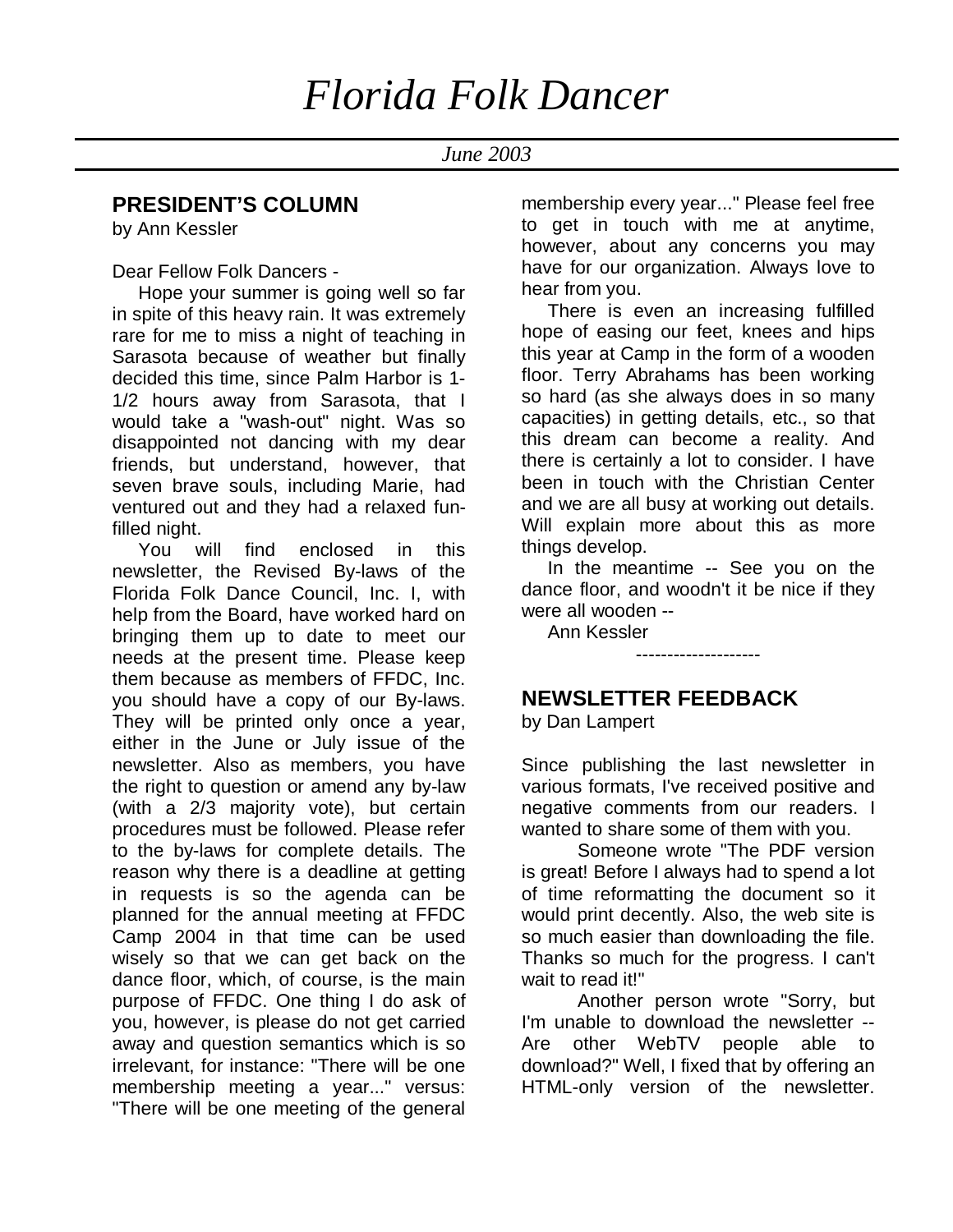HTML doesn't require any special software, so it'll work fine on WebTV.

Another reader pointed out that the HTML version is easiest to read online, because you don't have to scroll up and down to go to the next column. However, the PDF file format is best for printing out and reading.

Finally, a Mac user wrote "your April/May Newsletter... is the best for me... Looks super."

Keep the feedback coming in. I want to make the archive of newsletters accessible and easy to use by everyone. I'm also working on publishing the newsletter in a timely fashion, so by the next issue, things should return to normal.

--------------------

#### **2003 FESTIVAL OF NATIONS**

by Connie Walker

About a dozen Pensacola International Folk dancers performed in the Seville Square Gazebo for the 2003 Festival of Nations. The Collins' from Ocean Springs were our live music for a few numbers - a lot of fun.



We did the following dances: Ali Pasa - Turkey; Tsadik Katimar - Israel; Tino Mori - Macedonia; Belasicko Oro - Macedonia; Sestorka - Serbia; Le'or Chiyuchech - Israel; Das Tighele - Romania; Ceta - Serbia; Port Said - Egypt.



Pictures by Connie Walker --------------------

#### **GREETINGS FROM VANCOUVER**

by Andi Kapplin, Tampa, FL

We arrived May 8th after 6 nights on the road. One highlight of the trip was having dinner and a visit with Carol McGinn in Albuquerque, although Ray was not able to join us. I've been to International and Israeli sessions and also attended an Israeli workshop. I'm hoping to be able to share some of the camp dances with the International group. Happy dancing to you all and have a great summer. My email address is: andi@kapplin.com.

--------------------

#### **CALENDAR OF EVENTS**

Contributed by Various People

**Four Scandinavian Turning Dance Workshops** in Tampa on consecutive fourth Saturday afternoons, 1:00 to 4:30 PM, will be offered on Aug 23, Sept 27, Oct 25, and Nov 22, at \$5.00 per person each. The workshops will be taught by Judith Baizan and focus on Schottis, Hambo, and Polska, with some different material presented each time. Singles or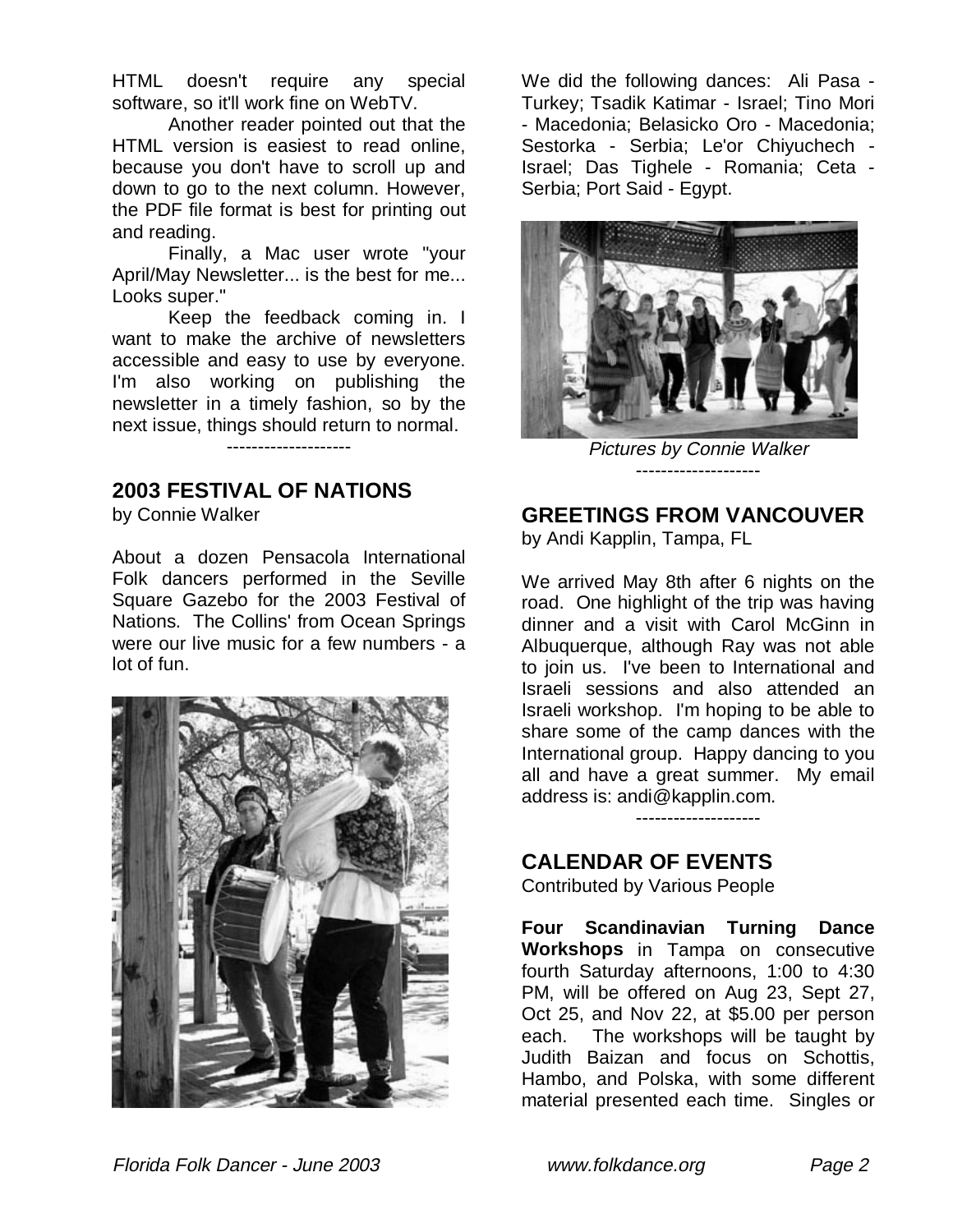couples are welcome. Participants are encouraged to bring shoes with leather soles for easier turning. Pre-registration will be appreciated, but not required. Email to judithbaizan@juno.com. (Note these are the Saturdays of the Tampa contra dance.) -- Judith Baizan

**Mountain Playshop, NC** - A camp based weekend on August 8,9,10 in western North Carolina. This is the 18th year for this international folk dance. It is held at a rustic 4H camp with 6 great meals provided by separate caterers. The dancing includes a featured teacher, a large team of review/recovery teachers, and some live music. It's all described in the online flyer which also describes the various discounts on registration.

http://main.nc.us/ifaa/flyer03.html

At this web address, you'll find links to directions, maps, other info and more dance request:

 http://main.nc.us/ifaa/dancelead03.html - Thanks, Rusty Maynard

**Autumn Leaves (XX)** - To be held in Nashville, Tennessee, the YMCA Lodge on October 17,18,19. Ahmet Luleci will teach Turkish dance. Price: \$75.00, includes breakfasts, does NOT include other meals and lodging. Lodging may be available. Contact: Kate Croy, PO Box 148784, Nashville TN 37214. Their phone number is 615 889-2010 or e-mail Janet Epstein at Depst98336@aol.com The directions are on this web page:

http://www.nifddance.com/NIFD\_AL%20p age/YMCA-maps3.gif

#### Here's an item sent in by Pat Henderson

## **MAVROMATA**

A Greek dance, learned from Dick van der Zwan (well-known Greek dance specialist living in the Netherlands) who learned it from Greek Thracians living in Germany. "Mavromata" means "dark-eyed girl. The full name is "Mavromata ke Xanthi," or "fair-haired, dark-eyed girl." Possibly a variation on a 3- (or 6count "Sta tria" or Zonaradikos-type dance, although the 5- (or 10-) count pattern makes this seem unlikely Possible relationship to other 5- (or 10-) count dances from the area.

Formation: open circle

Handhold: front basket (right arm under, left over)

Dance description:

| counts   | steps                                                                                                                                                                                                                                             |
|----------|---------------------------------------------------------------------------------------------------------------------------------------------------------------------------------------------------------------------------------------------------|
| 1, 2     | Facing slightly and moving to the right: step on right foot $(1)$ , step on left foot $(2)$ .                                                                                                                                                     |
| 3, 4 &   | Facing center (or slightly left): step on right foot to right, leaving ball of left foot on floor (3)<br>bring left foot behind right ankle (lower calf) and bounce lightly twice on right foot $(4 \⊂>)$ .                                       |
| 5,6 $\&$ | Repeat 3, 4 & with opposite footwork $(5, 6 \&)$ .                                                                                                                                                                                                |
| 7,8 &    | Facing center (or slightly left): step on right foot to right, leaving ball of left foot on floor (7)<br>bring left foot behind left ankle and bounce once on right foot (8), cross and take weight on ball<br>of left foot behind right $(\&)$ . |
| 9 & 10 & | Step on ball of right foot to right (9), cross left in front (&). Repeat (10 &).                                                                                                                                                                  |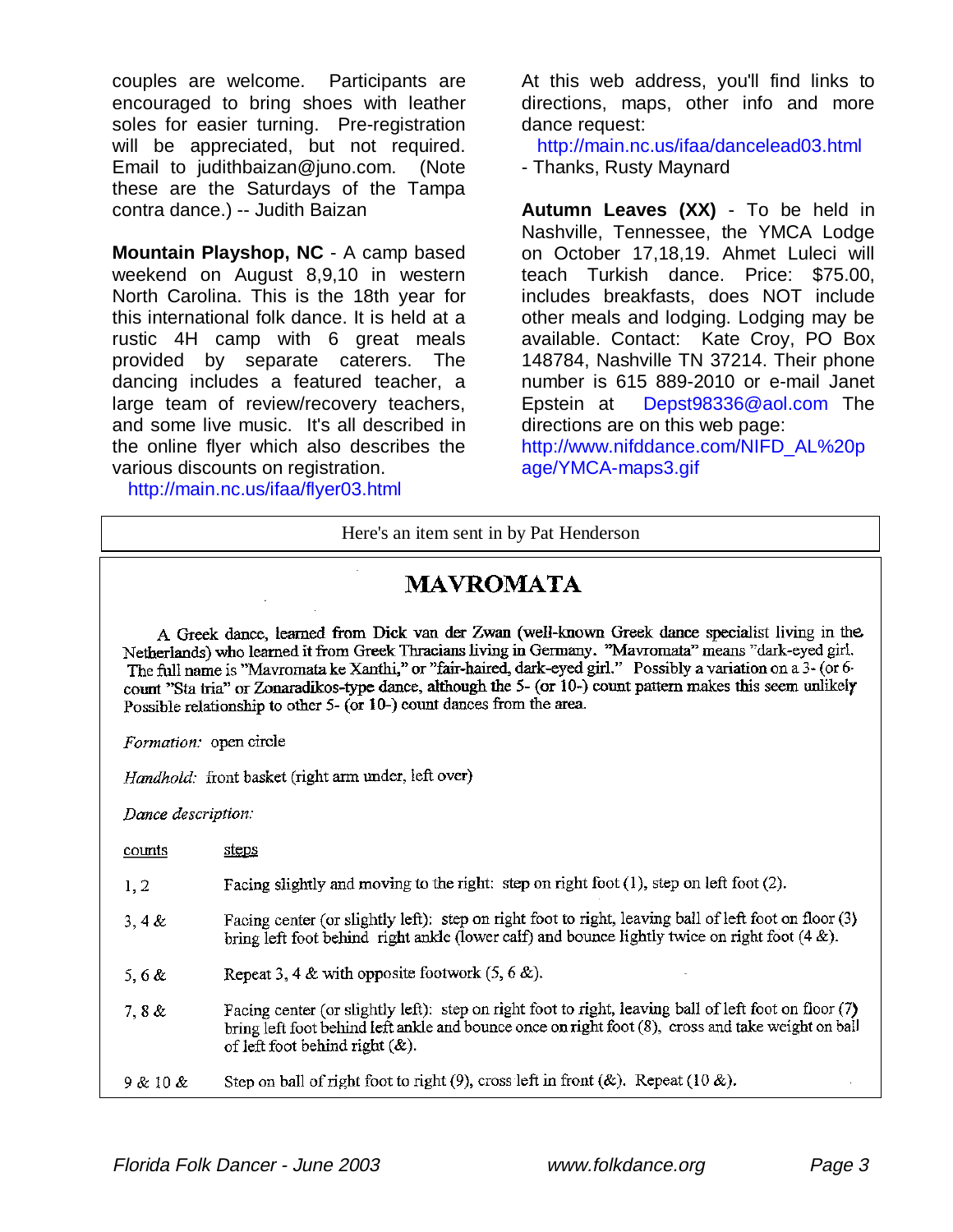#### **I REMEMBER FRANK**

by Pat Henderson

The Florida folk dance community lost one of its members on April 23 when Frank Cross died in his sleep. We really "lost" Frank in October 1999 when he had a massive stroke and never talked or walked again. He had the stroke while polka dancing, his passion. Since the stroke, he had been a resident in a nursing home in Orange City where Mickey went to see him and take care of him every day. Frank and Mickey met at folk dancing in Buffalo in 1950. They moved to Orlando in 1975 and quickly became our best friends after I married Bobby in 1976. They gave their time to help Bobby and I build our house so that we would have time to dance when we were done. They gave us a folk dance couples baby shower when we were expecting our first child. Bobby helped Frank build a deck for their cabin in the North Carolina mountains. We enjoyed many visits up there over the years. When Julie (our first born) left for college in Gainesville in August 1999 (and Frank was a big GATOR fan), Frank and Mickey were part of a "family" dinner party for her. Now Frank is happily dancing somewhere and I hope to polka with him again in another world. GO GATOR!

**ISRAELI DANCE WORKSHOP**

--------------------

by Debbie Meitin

On Saturday, March 28 and Sunday, March 29, the Orlando Israeli dancers hosted a workshop with Dany Benshalom, a well-known master teacher directly from Israel. It was all made possible through the wonderful organizational skills of Ruthy Slann, formerly of Clemson, now living in Pennsylvania. We were able to bring Dany to the US for about a week. We had about 65 people from all over Florida in attendance. Dany taught some great dances, highlighting some of the more popular new dances in Israel. As always, his charm and excellent teaching allowed everyone to learn the dances and experience the excitement of a room full of people having fun.

Thanks to all of you who attended and helped to make this 16th annual workshop a great success. And a special thanks to the Orlando dancers who worked hard to organize the food (always an important part of any workshop).

Please join us next year for the 17th annual workshop!

--------------------

#### **SARASOTA**

by Marie Millett

Nancy Wilusz, Susan Barach and I tramped up to Tampa to dance with "the Tampans" a recent Tuesday night. It was a good evening dancing on that beautiful new floor with those fun people.

We are bidding goodbye to a number of our Winter dancers. We will miss Andi Kapplin and Ursula Tison this Summer. We will continue to dance every Wednesday through the Summer. Come on down.

--------------------

## **GREETINGS FROM GAINESVILLE**

by Raluca Ioana Rosca

Time seems to be flying really quick nowadays -- After I got back with Jenneine from Rang Tang in Atlanta, then it was inter-session dance hiatus, and after that a short week of summer dancing and then Florida Folk Festival and in another week it was time for the first African Dance event!

In Atlanta we've enjoyed the gracious hosting of David and Dorothy Digby, meeting Jasper the fluffiest tomcat, dancing again with Dan as well as learning some rhythm-challenging Macedonian dances from Pete Ilievski and dancing to settle down the boureki around the tables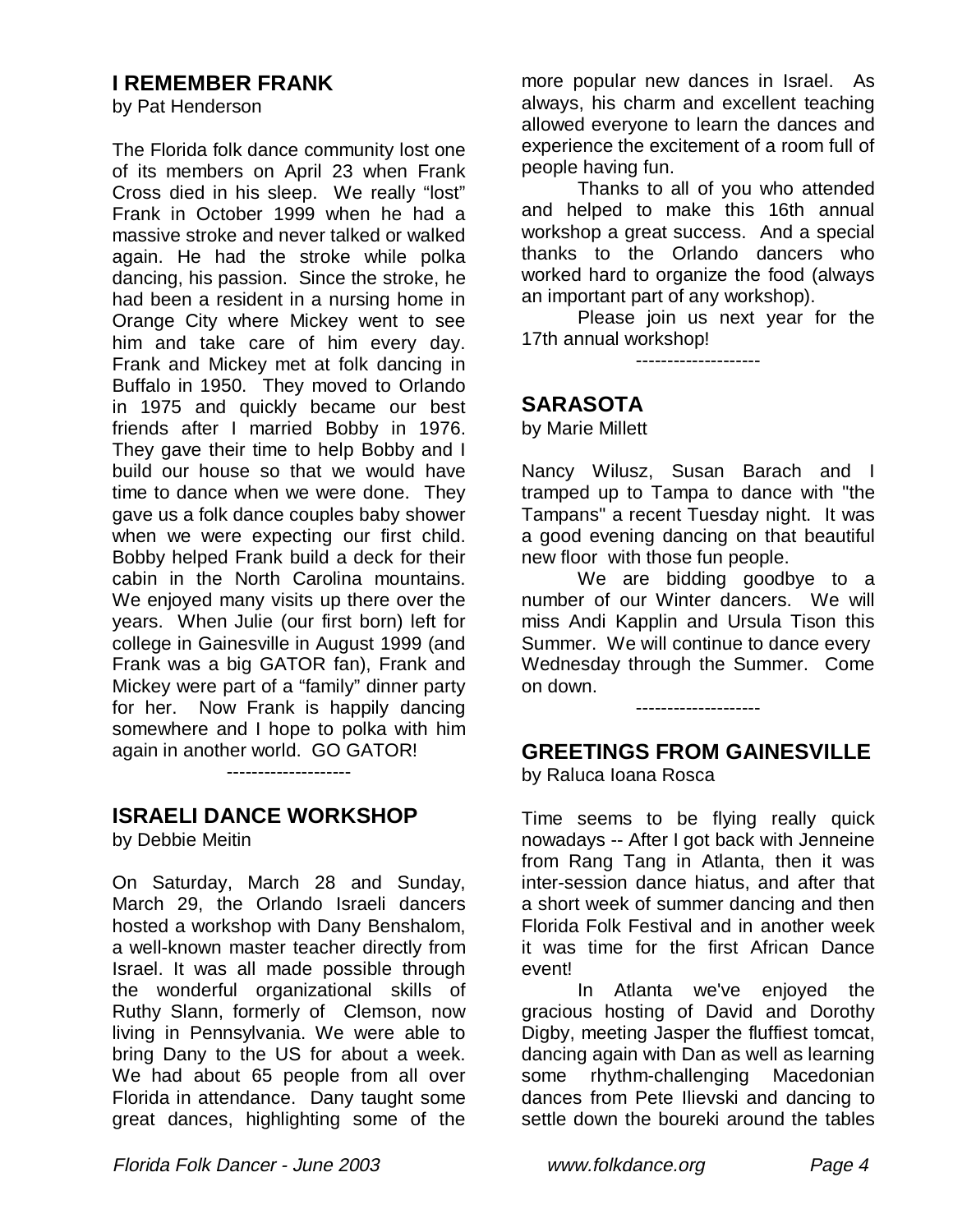of Cafe Istanbul. Both food and ownerdancer are higly recommended.

For summer, we'll be dancing in the same location (Aerobics Room #1, Student Rec. Center, UF campus in Gainesville) but earlier (Fr 6:45-9 pm and Sun 5-7 pm). As always, everybody is welcome to dance with us when in the area.

Pat and Bobby can testify on dancing in the new location, as they've visited us on the Friday of Florida Folk Festival. They exchanged impressions with Max on the advantages of MP3 format/players (our group just got an MP3 player), they taught the Mexican mixer La Charrita, the Arumanian line dance In Vitui and a novelty Irish line dance. It was great fun, as was the next day workshop at Florida Folk Festival, even if it ran late due to the persistent fiddle players. Talking about the festival, a first time there and really something to look forward to was a workshop on East European and Norwegian wedding music hosted by two former Tamburitzans musicians-turned-Epcott-employees. We've got to do an impromptu Ramo-Ramo on their excellent playing/singing!

As for the African dance workshop-- I'm heading for it soon! Impressions in the next edition of this newsletter. See you all dancing, -- Raluca

## **FLORIDA FOLK DANCER**

 Florida Folk Dancer is a monthly publication of the Florida Folk Dance Council, Inc., a non-profit corporation whose purpose is to further knowledge, performance, and recreational enjoyment of International Folk Dance.

| President:                | Ann Kessler<br>3295 Gorse Court<br>Palm Harbor, FL 34684<br>Phone (727) 789-6480<br>annie8@aol.com |
|---------------------------|----------------------------------------------------------------------------------------------------|
| Editor /<br>Historian:    | Dan Lampert<br>PO Box 151719<br>Altamonte Spgs., FL 32715<br>dan@webuniv.com                       |
| VP:                       | Nancy Wilusz<br>3880 El Poinier Court<br>Sarasota FL 34232<br>edwardnan@webty.net                  |
| Secretary /<br>Treasurer: | J.P. Miller<br>2006 Oak Street<br>Melbourne FL 32901<br>jpmiller@cfl.rr.com                        |
| Committees:               | Advisors to the Board:<br>Pat Henderson<br><b>Terry Abrahams</b><br>John Daly                      |
|                           | Nominating Committee:<br><b>Terry Abrahams</b>                                                     |

 Send all submissions to the Editor by the **15th of the month** prior to publication.

 Copyright: articles in the Florida Folk Dancer are copyright of the Florida Folk Dance Council, Inc., or of their individual authors.

 Subscriptions are \$15 per year and include membership in the Florida Folk Dance Council. The membership year runs from one Annual Camp (usually February) to the next. Members can receive the newsletter electronically if desired.

 Check our web site for further information on folk dancing in Florida: www.folkdance.org